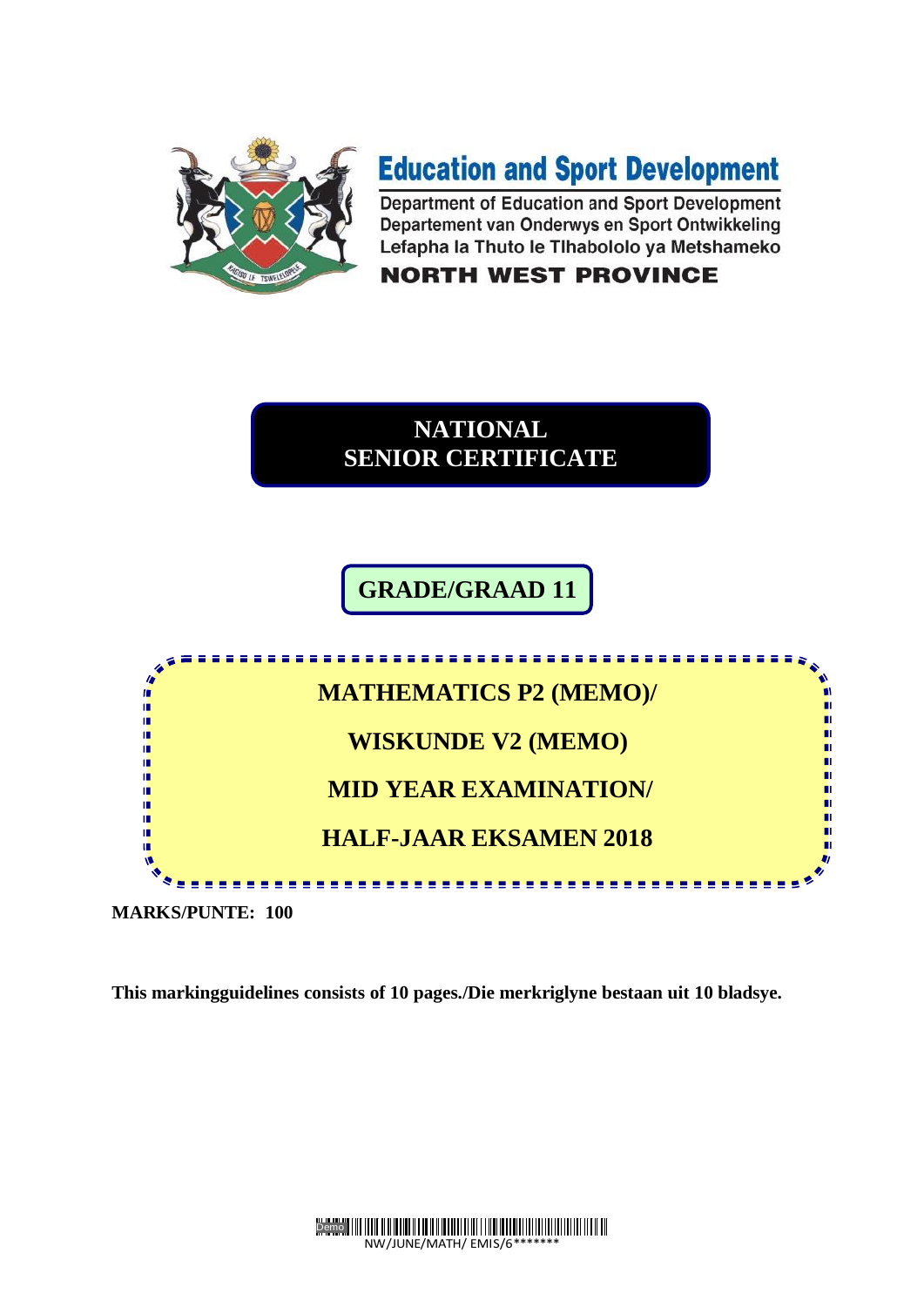| 1.1.1 |                                                 | (2)    |                                                                |
|-------|-------------------------------------------------|--------|----------------------------------------------------------------|
|       | $m_{AB} = m_{BC}$                               |        |                                                                |
|       | $\frac{0+1}{2+1} = \frac{p-0}{5-2}$             |        |                                                                |
|       |                                                 |        |                                                                |
|       | $\frac{1}{3} = \frac{p}{3}$                     |        |                                                                |
|       |                                                 |        | $\begin{array}{cc}\n & \frac{1}{3} = \frac{p}{3}\n\end{array}$ |
|       | $p=1$                                           |        | $\checkmark$ answer/antw                                       |
| 1.1.2 | $m_{AB} \times m_{BC} = -1$                     | (3)    | $\checkmark$ setting an equation/vergelyking                   |
|       | $\frac{-1-0}{-1-2} \times \frac{p-0}{5-2} = -1$ |        |                                                                |
|       |                                                 |        | simplification/vereendiging<br>$\checkmark$                    |
|       | $\frac{1}{3} \times \frac{p}{3} = -1$           |        |                                                                |
|       |                                                 |        |                                                                |
|       | $\frac{p}{9} = -1$                              |        | answer/antw<br>$\checkmark$                                    |
|       |                                                 |        |                                                                |
| 1.1.3 | $\frac{p=-9}{(x_2-x_1)^2+(y_2-y_1)^2=d^2}$      | (3)    |                                                                |
|       |                                                 |        | substitution/substitusie<br>$\checkmark$                       |
|       | $(5-2)^{2}+(p-0)^{2}=5^{2}$                     |        |                                                                |
|       | $9 + p^2 = 25$                                  |        | $\checkmark$ simplification/vereenvoudig                       |
|       | $p = \pm \sqrt{25 - 9}$                         |        | $\checkmark$ both answers/beide antw                           |
|       | $=\pm 4$                                        |        |                                                                |
| 1.2   |                                                 |        |                                                                |
|       |                                                 |        | S(x; y)                                                        |
|       | $\mathcal{Y}$                                   |        |                                                                |
|       |                                                 |        |                                                                |
|       |                                                 |        |                                                                |
|       | $P(-4;5)$                                       |        |                                                                |
|       |                                                 |        |                                                                |
|       |                                                 | M(2,2) |                                                                |
|       |                                                 |        | Q(4;1)                                                         |
|       |                                                 |        | $\chi$                                                         |
|       | 0                                               |        |                                                                |
|       |                                                 |        |                                                                |
|       |                                                 |        |                                                                |
|       |                                                 |        |                                                                |
|       | $R(-1;-4)$                                      |        |                                                                |
|       |                                                 |        |                                                                |
|       |                                                 |        |                                                                |
|       |                                                 |        |                                                                |
|       |                                                 |        |                                                                |

 $NW/JUNE/MATH/ E MIS/6******$  2

Demo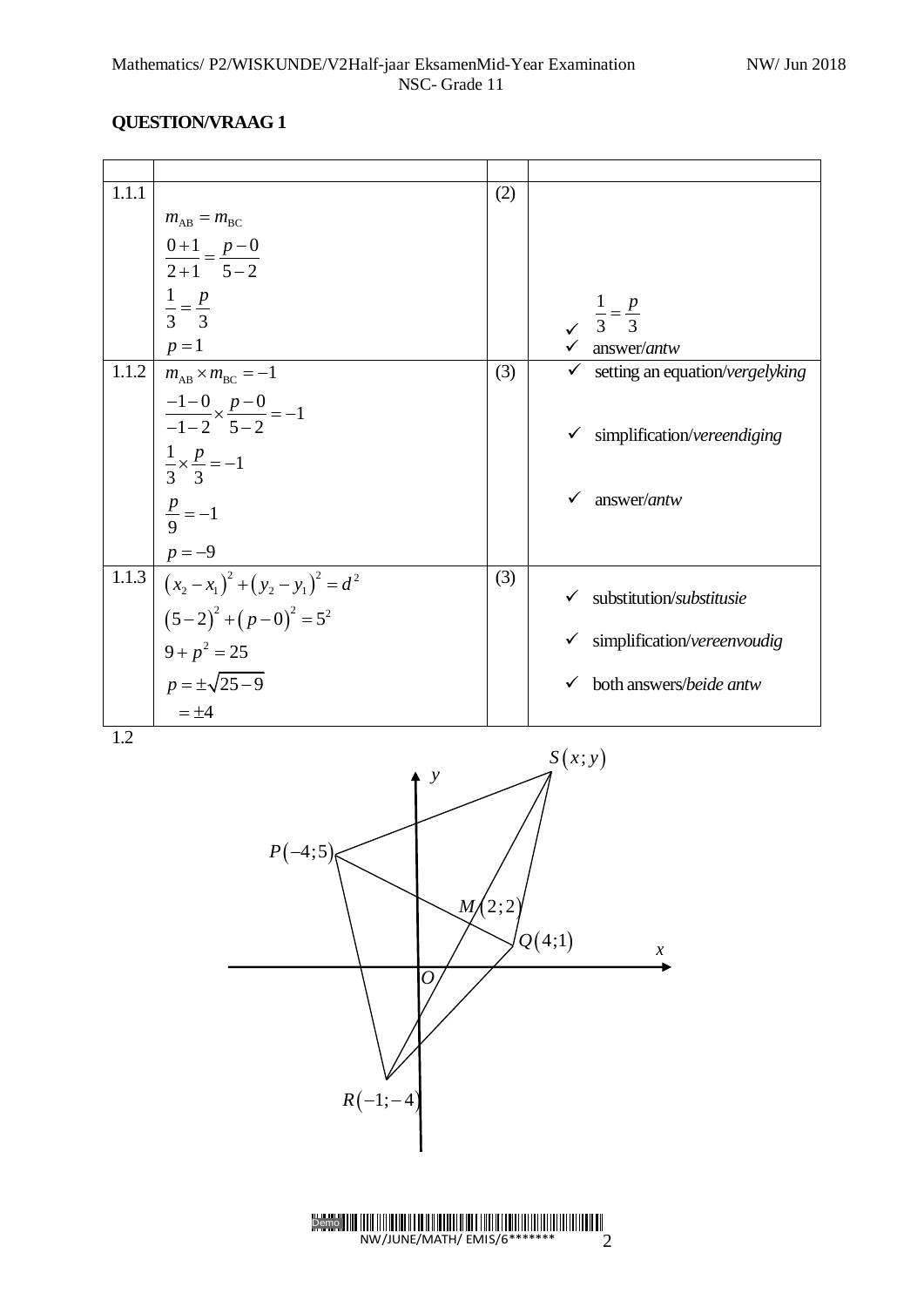| 1.2.1 | $m_{\rm PQ} = \frac{5-1}{-4-4}$                                                        | (2)    | substitution/substitusie<br>✓                                                 |
|-------|----------------------------------------------------------------------------------------|--------|-------------------------------------------------------------------------------|
|       |                                                                                        |        | answer/antw<br>✓                                                              |
| 1.2.2 | $=\frac{-\frac{1}{2}}{2}$<br>$m_{\text{RM}} = \frac{-4-2}{-1-2}$                       | (3)    |                                                                               |
|       | $=2$                                                                                   |        | $\checkmark$ 2                                                                |
|       | $m_{\text{PQ}} \times m_{\text{RM}} = -\frac{1}{2} \times 2$                           |        |                                                                               |
|       | $=-1$                                                                                  |        | $\begin{array}{ccc}\n& -\frac{1}{2} \times 2 \\ \checkmark & -1\n\end{array}$ |
|       |                                                                                        |        |                                                                               |
| 1.2.3 | $\frac{\therefore PM \perp RS}{\left(\frac{x_1 + x_2}{2}; \frac{y_1 + y_2}{2}\right)}$ | (3)    |                                                                               |
|       | $=\left(\frac{-1+x}{2};\frac{-4+y}{2}\right)$                                          |        |                                                                               |
|       |                                                                                        |        |                                                                               |
|       | $\frac{-1+x}{2} = 2$ $\frac{-4+y}{2} = 2$                                              |        | $\checkmark$ setting equations/verg                                           |
|       | $-1 + x = 4$ $-4 + y = 4$                                                              |        | $\sqrt{x} = 5$                                                                |
| 1.2.4 | $x = 5$<br>$y=8$                                                                       | (3)    | $y = 8$                                                                       |
|       | $RQ = \sqrt{(-1-4)^2 + (-4-1)^2}$                                                      |        | $\checkmark$ Substitution/substitusie                                         |
|       | $=\sqrt{50}$                                                                           |        |                                                                               |
|       | $=5\sqrt{2}$                                                                           |        | $\sqrt{RQ} = \sqrt{50}$ or $5\sqrt{2}$                                        |
|       | $SQ = \sqrt{(5-4)^2 + (8-1)^2}$                                                        |        |                                                                               |
|       | $=\sqrt{50}$                                                                           |        | $\sqrt{SQ} = \sqrt{50}$ or $5\sqrt{2}$                                        |
|       | $=5\sqrt{2}$                                                                           |        |                                                                               |
|       | $\therefore \triangle QRS$ is isosceles                                                |        |                                                                               |
| 1.2.5 | $PM = \sqrt{(-4-4)^2 + (5-1)^2}$                                                       | (5)    |                                                                               |
|       | $=4\sqrt{5}$                                                                           |        | $\sqrt{PM} = 4\sqrt{5}$                                                       |
|       | $RS = \sqrt{(5+1)^2 + (8+4)^2}$                                                        |        |                                                                               |
|       | $=6\sqrt{5}$                                                                           |        | $\chi$ RS = 6 $\sqrt{5}$                                                      |
|       | Area $\triangle PRS = \frac{1}{2} \times \text{base} \times \text{height}$             |        | Formula/form                                                                  |
|       | $=\frac{1}{2}\times 6\sqrt{5}\times 4\sqrt{5}$                                         |        | Substitution/substitusie                                                      |
|       | $= 60$ unit <sup>2</sup>                                                               |        | Answer/antw                                                                   |
|       |                                                                                        | $[24]$ |                                                                               |

Demo  $NW/JUNE/MATH/EMIS/6******$  3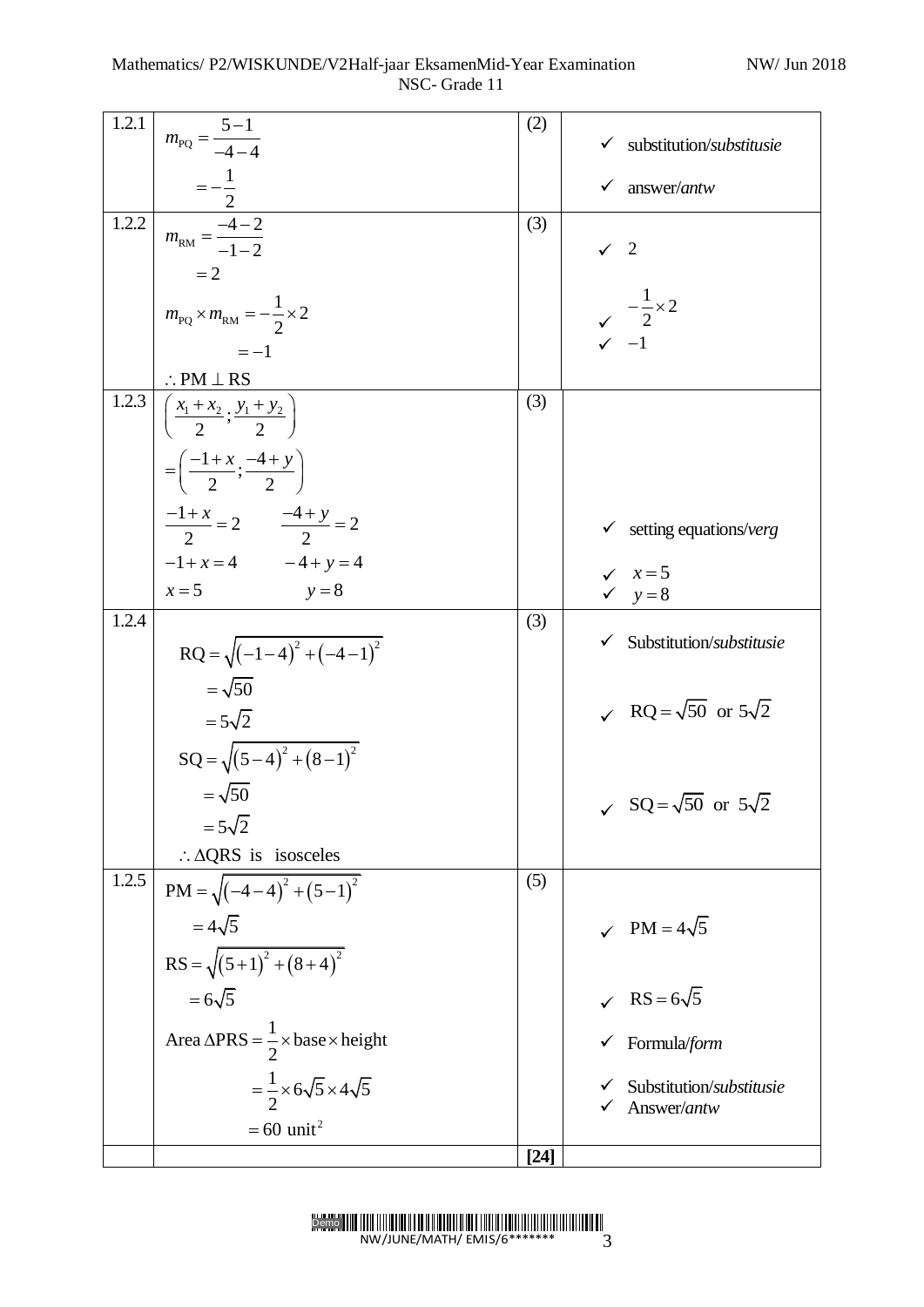|       | $17 \sin \alpha - 15 = 0$                                                            | (3) |                                                                 |
|-------|--------------------------------------------------------------------------------------|-----|-----------------------------------------------------------------|
|       | $\sin \alpha = \frac{15}{17}$                                                        |     |                                                                 |
|       | 17<br>15<br>$\alpha$                                                                 |     | correct<br>✓<br>sketch/korrekte<br>sket                         |
|       | $x^2 + y^2 = r^2$<br>$x^2 + 15^2 = 17^2$                                             |     |                                                                 |
|       | $x = \pm \sqrt{17^2 - 15^2}$                                                         |     |                                                                 |
|       | $=\pm 8$                                                                             |     |                                                                 |
|       | Ans: $x = -8$                                                                        |     | $-8$                                                            |
|       | $\tan \alpha = -\frac{15}{8}$                                                        |     | Answer/antw<br>$\checkmark$                                     |
| 2.1.2 | $\cos(\alpha - 180^\circ) = -\cos\alpha$                                             | (2) | $-\cos \alpha$                                                  |
|       | $\frac{-8}{-}$<br>$=\frac{8}{1}$<br>17                                               |     | Answer/antw<br>$\checkmark$                                     |
| 2.2.1 | $\tan 70^\circ = p$                                                                  | (2) |                                                                 |
|       | $\tan 110^{\circ} = \tan (180^{\circ} - 70^{\circ})$<br>$=-\tan 70^{\circ}$<br>$=-p$ |     | $-\tan 70^\circ$<br>$\checkmark$<br>Answer/antw<br>$\checkmark$ |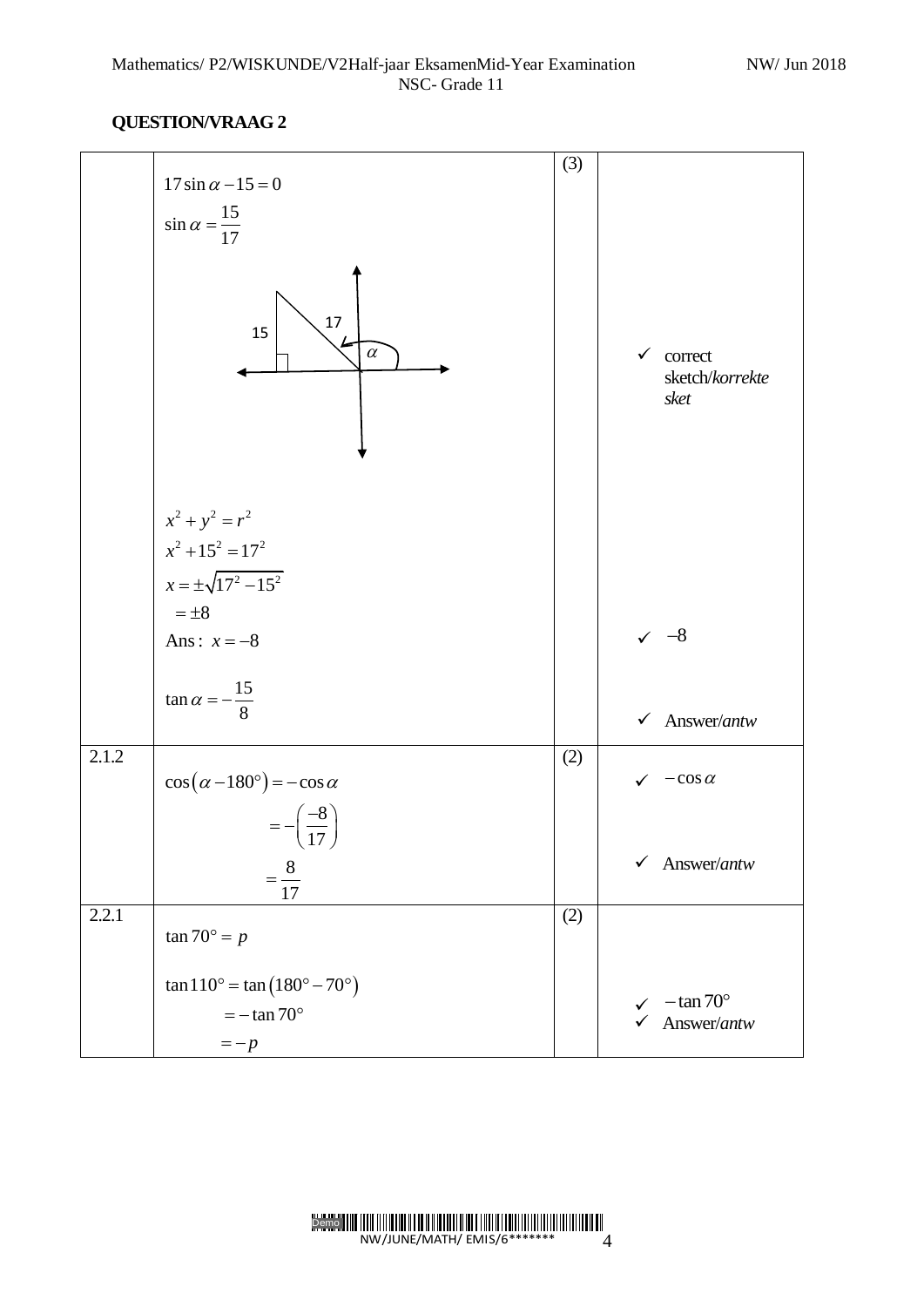| 2.2.2 |                                                                                                                        | (3)  |              |                                                              |
|-------|------------------------------------------------------------------------------------------------------------------------|------|--------------|--------------------------------------------------------------|
|       | $r^2 = x^2 + y^2$                                                                                                      |      |              |                                                              |
|       | $r^2 = p^2 + 1^2$                                                                                                      |      |              |                                                              |
|       | $r = \sqrt{1 + p^2}$                                                                                                   |      |              |                                                              |
|       | $\sin 290^\circ = \sin (360^\circ - 70^\circ)$                                                                         |      |              |                                                              |
|       | $=-\sin 70^{\circ}$                                                                                                    |      |              | $\sqrt{1+p^2}$<br>$\sqrt{1+ p^2}$<br>$\sqrt{-\sin 70^\circ}$ |
|       | $=-\frac{p}{\sqrt{1+p^2}}$                                                                                             |      | ✓            | Answer/antw                                                  |
| 2.3   |                                                                                                                        | (6)  |              |                                                              |
|       | $\sin 150^\circ$ . tan 225°                                                                                            |      |              |                                                              |
|       | $\sin(-30^\circ)$ .sin 420°                                                                                            |      |              |                                                              |
|       | $=\frac{\sin(180^\circ - 30^\circ) \cdot \tan(180^\circ + 45^\circ)}{-\sin 30^\circ \cdot \sin(360^\circ + 60^\circ)}$ |      |              | $\sin 30^\circ$                                              |
|       |                                                                                                                        |      |              | $\tan 45^\circ$                                              |
|       |                                                                                                                        |      |              | $-\sin 30^\circ$                                             |
|       | $=\frac{(\sin 30^\circ)(\tan 45^\circ)}{(-\sin 30^\circ)(\sin 60^\circ)}$                                              |      |              | $\sin 60^\circ$                                              |
|       |                                                                                                                        |      | $\checkmark$ | correct<br>substitution/korrek                               |
|       | $=\frac{\left(\frac{1}{2}\right)(1)}{\left(-\frac{1}{2}\right)\left(\frac{\sqrt{3}}{2}\right)}$                        |      |              | te subs                                                      |
|       |                                                                                                                        |      |              |                                                              |
|       |                                                                                                                        |      |              | answer/antw                                                  |
|       |                                                                                                                        | [16] |              |                                                              |

| 3.<br>1 | $\cos 390^\circ$<br>$\frac{1}{2}$ - tan $(360^\circ - x)$ .cos $(180^\circ + x)$ .cos $(x - 90^\circ)$<br>$\cos(-30^\circ)$<br>$=\frac{\cos 30^{\circ}}{\cos 30^{\circ}} - (-\tan x)(-\cos x)(\sin x)$<br>$=1 - \left(-\frac{\sin x}{\cos x}\right)(-\cos x)(\sin x)$<br>$=1-\sin^2 x$<br>$=\cos^2 x$ | (8)<br>$\cos 30^\circ$<br>$-\tan x$<br>$-\cos x$<br>$\sin x$<br>$\cos 30^\circ$<br>$\sin x$<br>$\cos x$<br>Simplification/vereenv<br>Answer/antw |
|---------|-------------------------------------------------------------------------------------------------------------------------------------------------------------------------------------------------------------------------------------------------------------------------------------------------------|--------------------------------------------------------------------------------------------------------------------------------------------------|
|         |                                                                                                                                                                                                                                                                                                       |                                                                                                                                                  |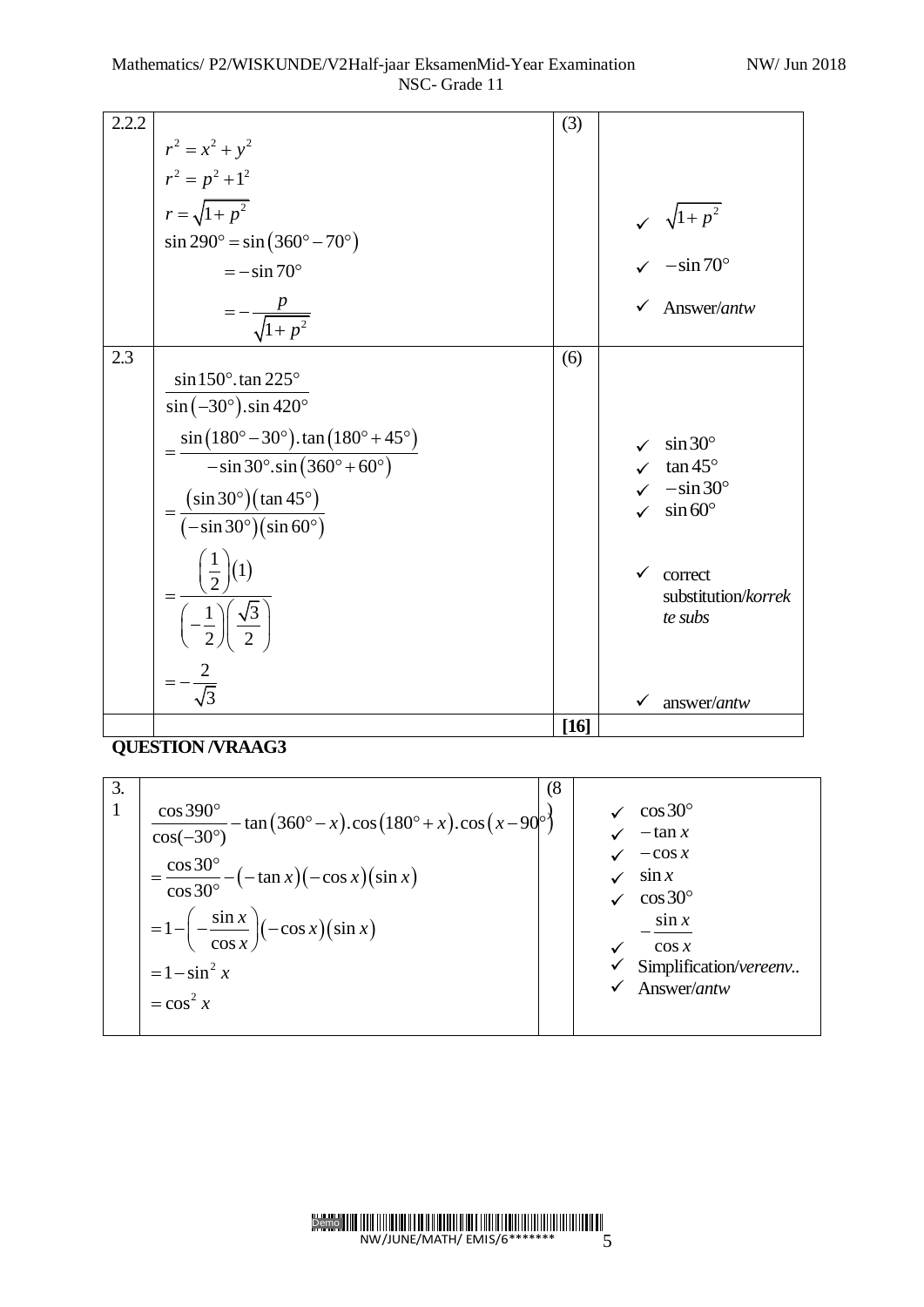| 3.2 |                                                                                 | (6)    |                                               |
|-----|---------------------------------------------------------------------------------|--------|-----------------------------------------------|
|     | LHS = $\frac{\cos x \cdot \tan^2 x}{1} + \cos x$                                |        |                                               |
|     |                                                                                 |        |                                               |
|     | $-+1$<br>$\cos x$                                                               |        |                                               |
|     |                                                                                 |        |                                               |
|     |                                                                                 |        | $\sin^2 x$                                    |
|     |                                                                                 |        | $\sqrt{\cos^2 x}$                             |
|     | $\frac{\cos x \left( \frac{\sin^2 x}{\cos^2 x} \right)}{1 + \cos x} + \cos x$   |        |                                               |
|     | $\cos x$                                                                        |        | $1 + \cos x$                                  |
|     |                                                                                 |        | $\cos x$                                      |
|     | $=\left(\frac{\sin^2 x}{\cos x}\right) \times \frac{\cos x}{1+\cos x} + \cos x$ |        |                                               |
|     |                                                                                 |        |                                               |
|     | $=\frac{\sin^2 x}{1+\cos x}+\cos x$                                             |        | Simplification/vereenv                        |
|     |                                                                                 |        | $\sqrt{1-\cos^2 x}$                           |
|     | $=\frac{1-\cos^2 x}{1+\cos x}+\cos x$                                           |        |                                               |
|     |                                                                                 |        |                                               |
|     | $=\frac{(1-\cos x)(1+\cos x)}{1+\cos x}+\cos x$                                 |        | $\checkmark$ Factoring/fakt                   |
|     | $= 1 - \cos x + \cos x$                                                         |        | $\checkmark$ Simplification/vereenv           |
|     | $=1$                                                                            |        |                                               |
|     | $\therefore$ LHS=RHS                                                            |        |                                               |
| 3.3 |                                                                                 | (6)    |                                               |
|     |                                                                                 |        |                                               |
|     | $6\cos x - 5 = \frac{4}{-6}$                                                    |        |                                               |
|     | $\cos x$                                                                        |        | $\checkmark$ std form/std vorm                |
|     | $6\cos^2 x - 5\cos x - 4 = 0$                                                   |        | $\checkmark$ factors/faktore                  |
|     | $(3\cos x-4)(2\cos x+1)=0$                                                      |        |                                               |
|     |                                                                                 |        | $\checkmark$ values of $\cos x$ /waarde van   |
|     | $\cos x = \frac{4}{3}$ or $\cos x = -\frac{1}{2}$                               |        |                                               |
|     | $\overline{\phantom{0}}$                                                        |        | $\checkmark$ selection of answer/ <i>antw</i> |
|     | $\cos x = -\frac{1}{2}$                                                         |        |                                               |
|     | $x = \pm 120^{\circ} + 360^{\circ}.k$ ; $k \in \square$                         |        | answer/antw                                   |
|     | <b>OR</b>                                                                       |        | $k \in Z$                                     |
|     | $x = 120^{\circ} + 360^{\circ}.k$<br>$240^{\circ} + 360^{\circ}.k$<br><b>or</b> |        |                                               |
|     |                                                                                 | $[20]$ |                                               |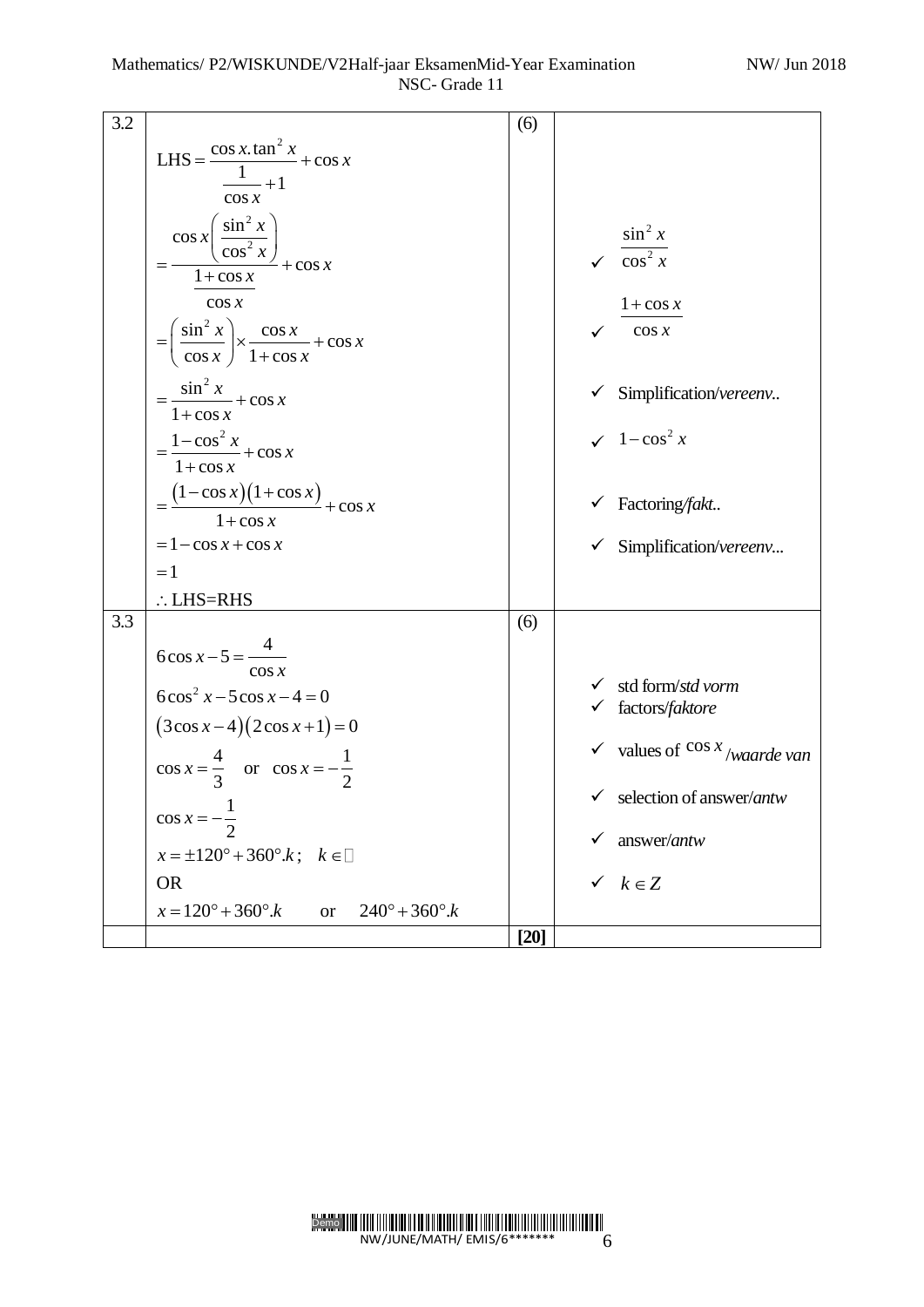

|       | Statement (S)                                                          | Reason $(R)$                                              |      |                                  |
|-------|------------------------------------------------------------------------|-----------------------------------------------------------|------|----------------------------------|
| 4.2.1 | $\angle B\hat{C}A = \angle D\hat{E}C = 26^{\circ}$                     | equal chords; equal $\angle s$                            | (2)  | $\checkmark$ S<br>$\times R$     |
| 4.2.2 | $\hat{A}_1 = 53^{\circ}$                                               | $\angle$ at centre = 2 $\times\angle$ at<br>circumference | (2)  | $\checkmark$ S<br>$\checkmark$ R |
| 4.2.3 | $\hat{D} + \hat{A}_1 = 180^\circ$                                      | $opp\angle s$ quad supp                                   | (6)  | $\checkmark$ S                   |
|       | $D = 180^{\circ} - 53^{\circ} = 127^{\circ}$                           |                                                           |      | $\sqrt{R}$<br>$\sqrt{127^\circ}$ |
|       | $\hat{C}_4 + 26^\circ + 127^\circ = 180^\circ$<br>$C_{4} = 27^{\circ}$ | sum of $\angle s$ in $\triangle$                          |      | $\checkmark$ S/R                 |
|       | $2\hat{C}_3 = 180^\circ - 106^\circ$<br>$\hat{C}_3 = 37^\circ$         | $\angle$ s opp equal sides                                |      | $\sqrt{S/R}$                     |
|       | $OCD = 37^{\circ} + 27^{\circ}$<br>$=64^{\circ}$                       | construction                                              |      | Answer/antw                      |
|       |                                                                        |                                                           | [10] |                                  |

Demo NW/JUNE/MATH/ EMIS/6\*\*\*\*\*\*\* 7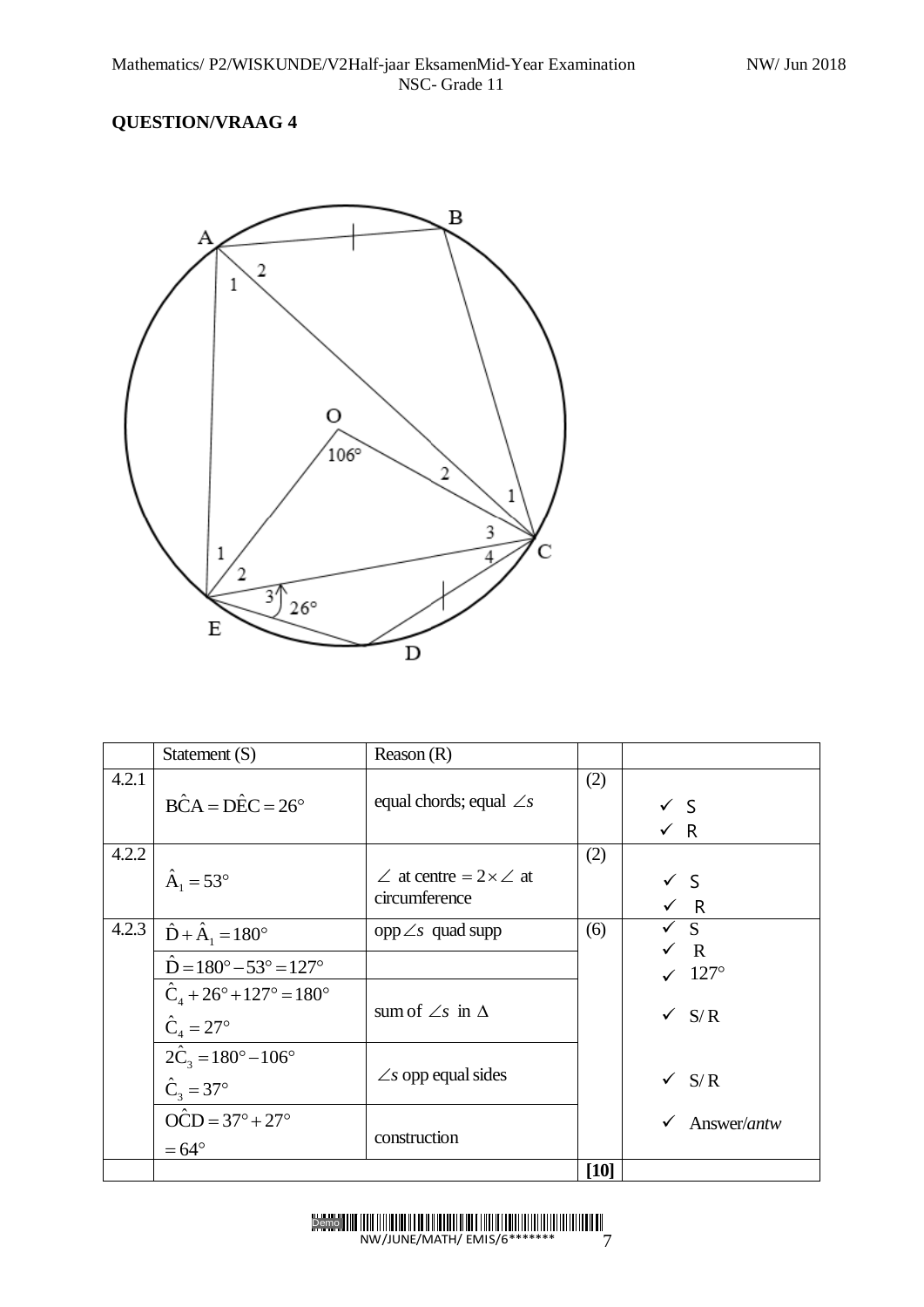

5.2



Complete the proof:

Required to proof :  $M\hat{P}T = P\hat{B}M$ 

Construction: Draw diameter PA and join AM

|     | Statement $(S)$                                         | Reason $(R)$                    |     |                         |
|-----|---------------------------------------------------------|---------------------------------|-----|-------------------------|
| 5.2 |                                                         |                                 | (5) |                         |
|     | $\hat{PMA} = 90^{\circ}$                                | $\angle$ in semi-circle         |     | $\sqrt{S/R}$            |
|     | $\hat{A} + \hat{P}_1 = 180^\circ - 90^\circ = 90^\circ$ | $\angle$ s in $\Delta$          |     | S/R<br>$\checkmark$ S/R |
|     | $M\hat{P}T + \hat{P}_1 = 90^\circ$                      | tangent $\perp$ diameter/radius |     | $\checkmark$ S          |
|     | $\therefore$ MPT = $\hat{A}$                            |                                 |     | $\sqrt{S/R}$            |
|     | $\hat{PBM} = \hat{A}$                                   | $\angle s$ in same segment      |     |                         |
|     | $\therefore M\hat{P}T = P\hat{B}M$                      |                                 |     |                         |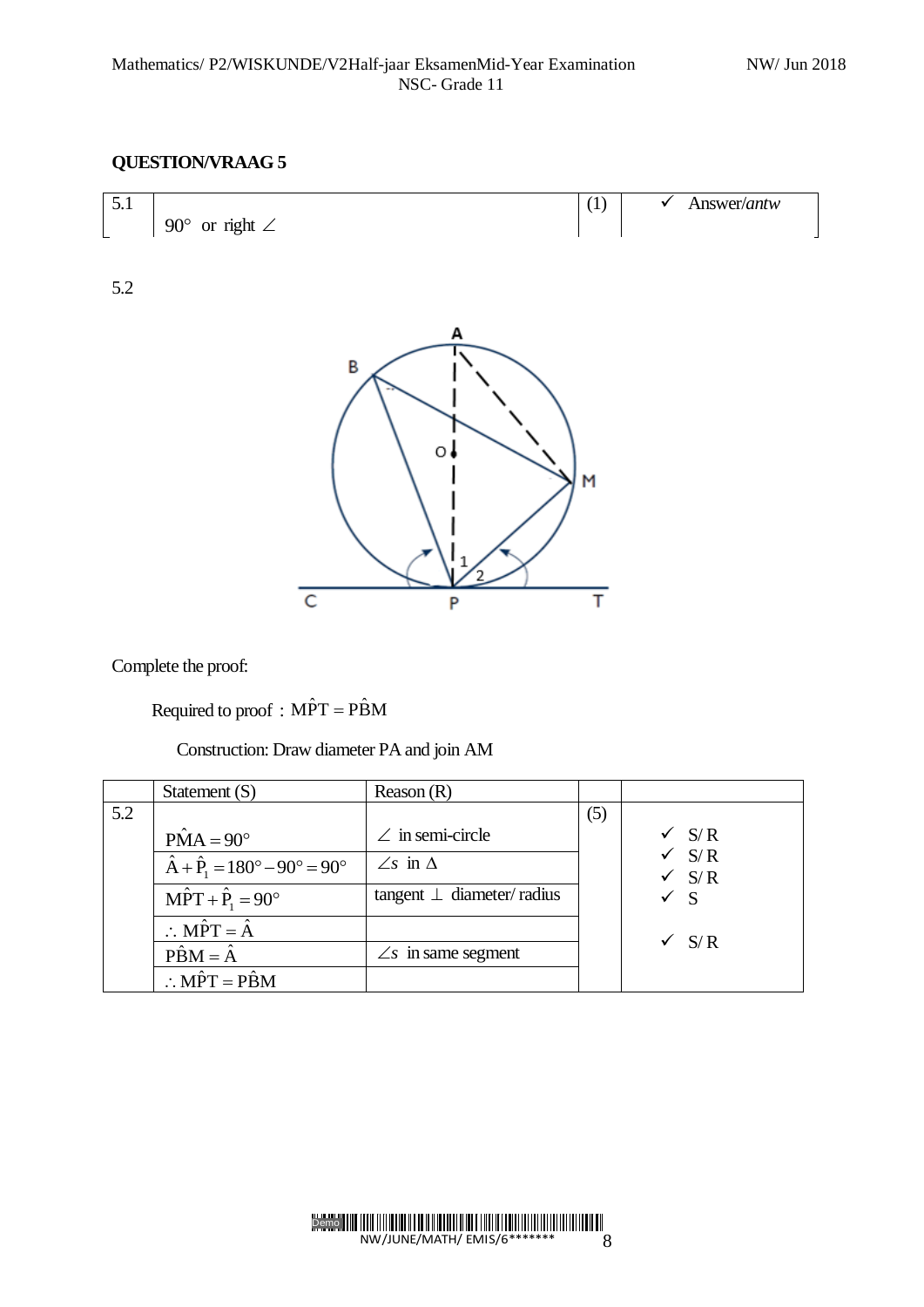OR

|     | Statement $(S)$                    | Reason $(R)$                     |     |                  |
|-----|------------------------------------|----------------------------------|-----|------------------|
| 5.2 | $\hat{APT} = 90^\circ$             | chord $\perp$ tan                | (5) |                  |
|     | $MPT = 90^\circ - \hat{P}_1$       |                                  |     | $\checkmark$ S/R |
|     | $\hat{PMA} = 90^{\circ}$           | diameter subtends right $\angle$ |     | $\checkmark$ S   |
|     |                                    |                                  |     |                  |
|     | $\hat{A} = 90^\circ - \hat{P}_1$   |                                  |     | $\checkmark$ S/R |
|     | $\hat{PBM} = \hat{A}$              |                                  |     | $\checkmark$ S   |
|     |                                    | $\angle$ s in same segment       |     |                  |
|     | $\therefore M\hat{P}T = P\hat{B}M$ |                                  |     | S/R<br>✓         |

5.3



|       | Statement $(S)$                               | Reason $(R)$                  |     |                               |
|-------|-----------------------------------------------|-------------------------------|-----|-------------------------------|
| 5.3.1 |                                               |                               | (8) | $\checkmark$ S $\checkmark$ R |
|       | $\hat{\mathbf{B}}_1 = \hat{\mathbf{A}}_2 = x$ | tan chord theorem             |     | $\checkmark$ S $\checkmark$ R |
|       | $\hat{A}_1 = \hat{B}_1 = x$                   | $\angle$ s opp equal sides    |     |                               |
|       | $\hat{Q} = \hat{B}_1 = x$                     | corresp $\angle s$ ; BC // PQ |     | $\checkmark$ S $\checkmark$ R |
|       | $\hat{\mathbf{B}}_2 = \hat{\mathbf{A}}_1 = x$ | tan chord theorem             |     | $\checkmark$ S $\checkmark$ R |
|       | $\hat{\mathbf{P}}_2 = \hat{\mathbf{B}}_2 = x$ | alt $\angle s$ ; BC // PQ     |     | $\sqrt{S}$ $\sqrt{R}$         |